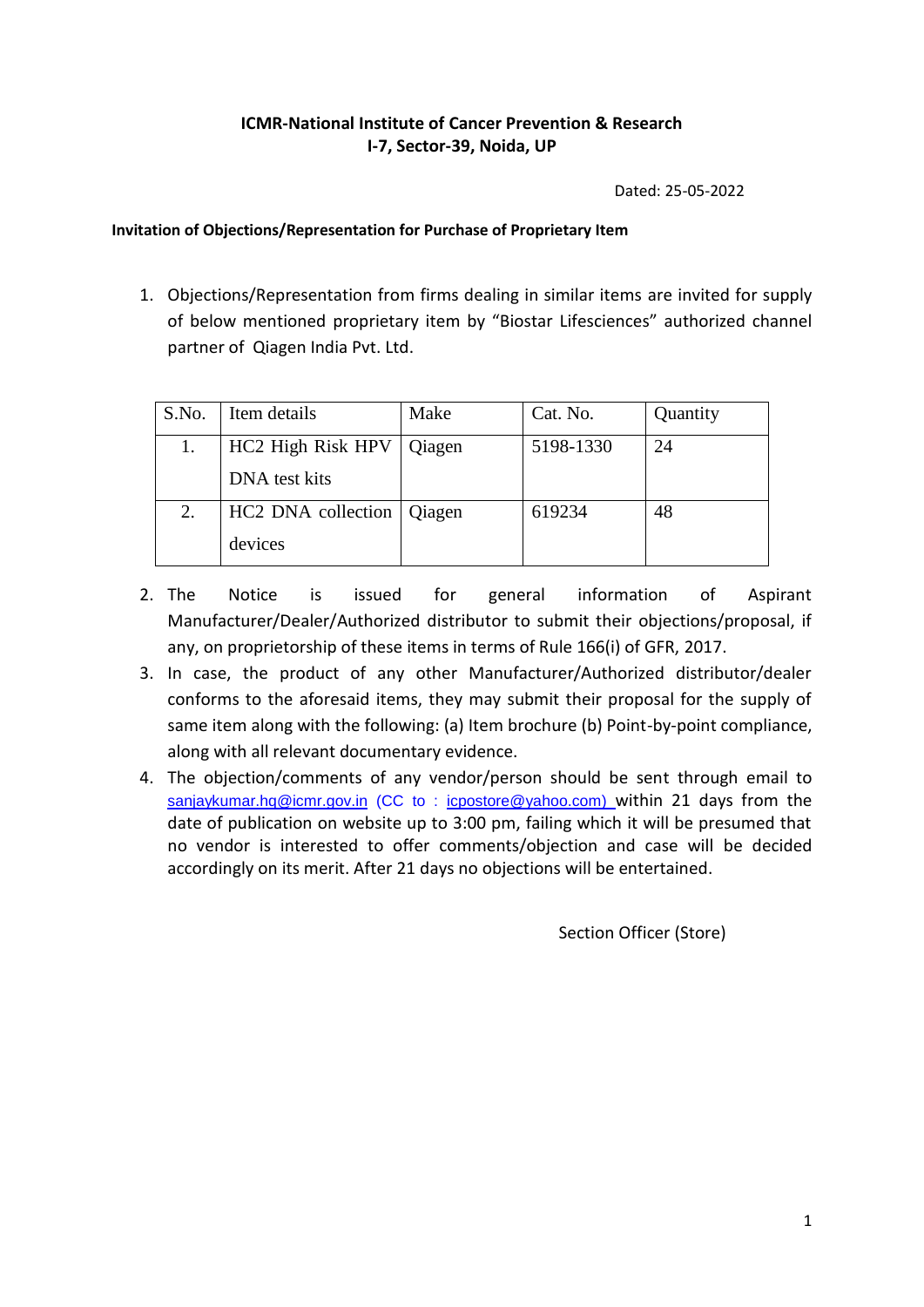#### **Terms & Conditions**

- 1. Quotation sent by email will only be considered.
- 2. The bidder should clearly mention whether they are Manufacturer. One manufacturer can authorize only on agent/dealer.
- 3. Quotations received after the last date & time are liable to be rejected.
- 4. GST will be applicable as per GOI norms
- 5. The bidder conditions mentioned in the quotation shall not be binding on ICMR-NICPR, New Delhi.
- 6. Quotation should be preferable, typewritten and every correction in the quotation should invariable be signed by the bidder, failing which, the quotation is liable to be rejected.
- 7. Any dispute concerning any Terms and Conditions of the Quotation and/or the supply of items, will be subjected to Gautam Budha Nagar (UP) Jurisdiction only.
- 8. Price should be quoted on the Vendor's Letter Head, duly stamped and signed.
- 9. Item may be delivered within 4 weeks from the date of issue of purchase order. The charges @1% per week shall be imposed if supply made after expiry of delivery period subject to maximum 10% of the total value.
- 10. In the quotation, Name of the item & Cat no. should be the same as mentioned on page 1.
- 11. Validity of quotation should be for a minimum period of 3 months.
- 12. Director, NICPR reserves the right to reject any or all quotations without assigning any reason.
- 13. Quotation No. & Due date may be clearly mentioned in the subject line of email.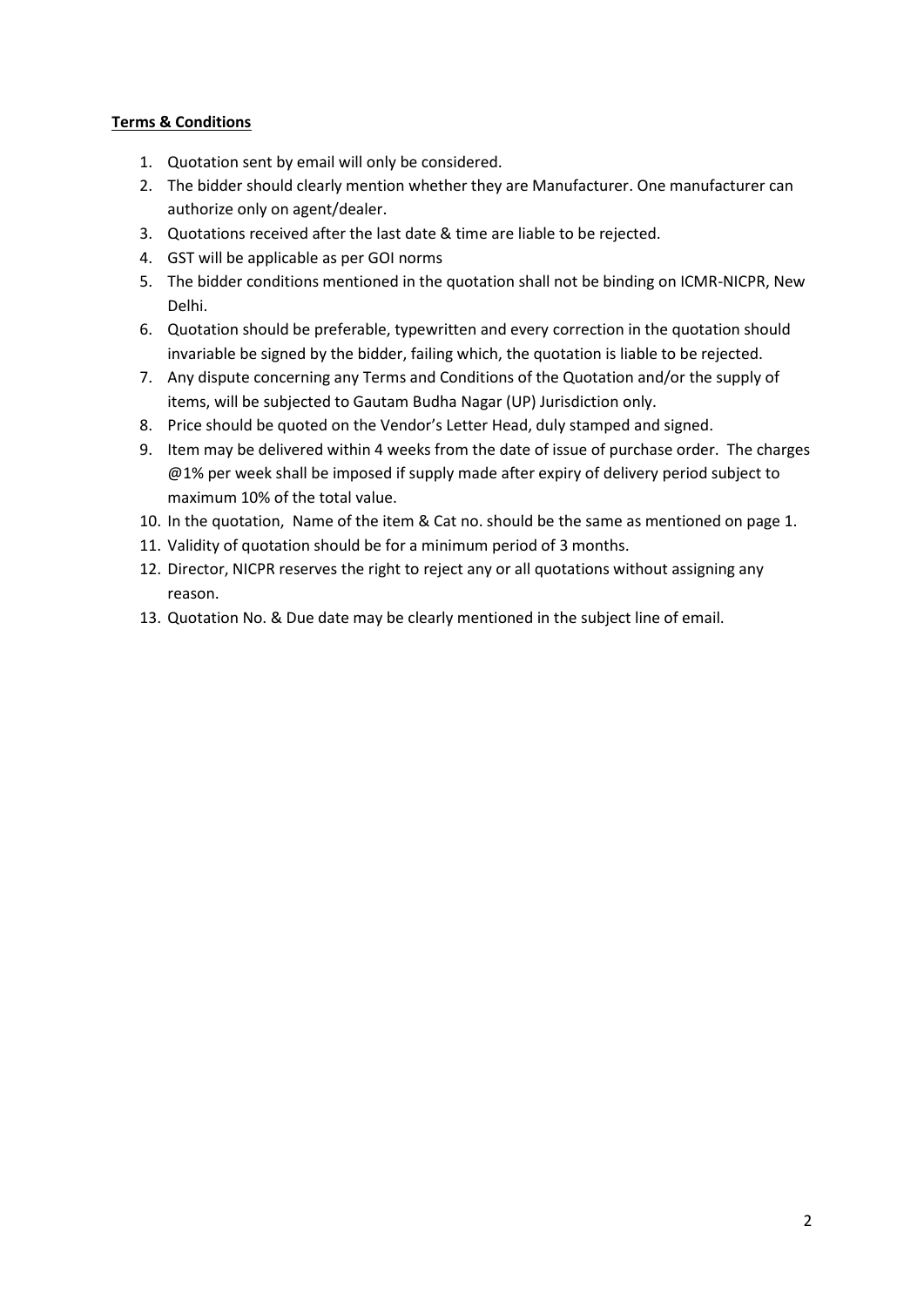30 40 49 45 40 30 (SR) (SR) (SR)

# Proprietary Article Certificate (PAC)

Note: Proprietary Article Certificate in the following form is to be provided by the OEM/ authorized dealers/ Stockiest of OEM) before procuring the goods from a single source under the provision of sub Rule 166 (i) and 166 (iii) as applicable.

- The indented goods are manufactured by M/s... QIAGEN India Pvt Ltd.  $(i)$
- other make or model is acceptable by the Institute/ Center  $(ii)$ No
	- (1) OEM kits are only compatible with DML2000/3000
	- (2) These kits are only manufactured by QIAGEN India Pvt Ltd (OEM)
	- (3) Kits are FDA approved
	- (4) No other manufacturer makes these kits & consumables.
- (iii) Concurrence of finance wing of the OEM/ authorized dealers/ Stockiest of OEM to the proposal vide: Biostar Lifesciences, Delhi, authorization letter enclosed.
- (iv) Approval of the competent authority of the OEM/ authorized dealers/ Stockiest of **OEM**

N

Thanks & Regards Ashish Kumar Account Manager Molecular Diagnostics QIAGEN India Pvt. Ltd | Corporate one: Plot No.5 | District center, Jasola | New Delhi Phone +91-11-4712-8301 | Mobile +91-8800492237 Ashish.Kumar@giagen.com

 $\mathcal{O}(2\pi\log\log n)$  , where  $\mathcal{O}(2\pi\log n)$  $\phi$  , and the expectation of the second company  $\phi$  .  $\sim$   $\sim$ Ashish kumar 

QIAGEN India Pvt. Ltd. Coprorate One, Piot No. 5 | District Center, Jasola | New Delhi - 110025 Tel: + 91 11 47128301 | Fax. + 91 11 47128302 | Email - customercare-india@giagen.com | www.giagen.com

QIAGEN Bengaluru Golden Square Prime Services Office, 4th Floor | Davanam Sarovar Portico Suites Hosur Sarjapur Road Junction | Kormangala 2 B Block | Bengaluru - 560068

CIN : U74900 DL 2009 PTC 196804